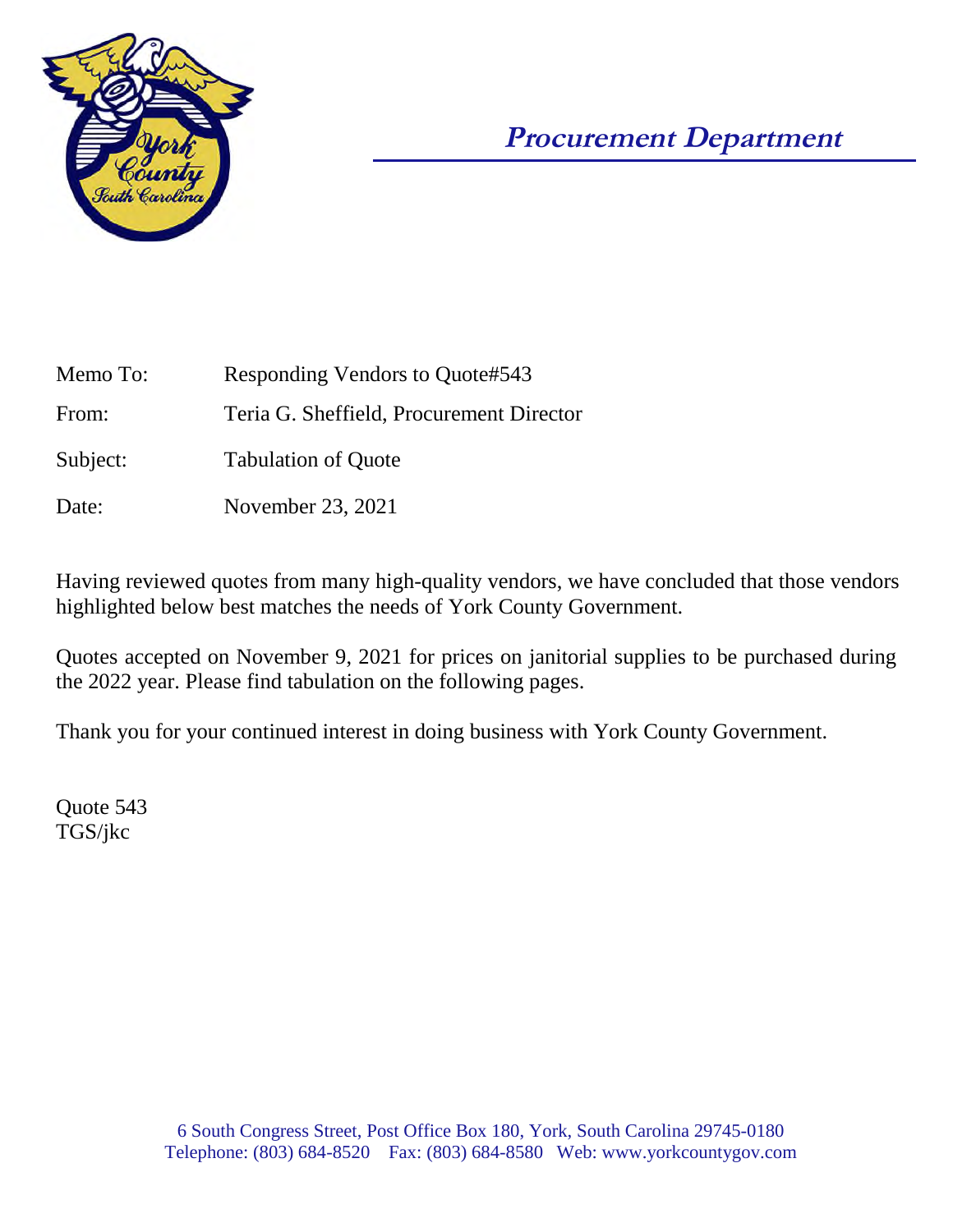**#1- Toilet Tissue, single ply, must measure 4.375 x 3.75, please also quote 2-ply- Samples requested (EXO-P96500)**

|                                                              | <b>Brand Name &amp; Stock#</b>                                                    | "Green"<br><b>Alternative</b>          | <b>Quantity/CS</b>                             | <b>Price/EA</b>                      | Price/CS                       |
|--------------------------------------------------------------|-----------------------------------------------------------------------------------|----------------------------------------|------------------------------------------------|--------------------------------------|--------------------------------|
| Forms & Supply, INC                                          | CT Paper** CPC95000 (1-<br>ply), 4.15 x 3.5, CPC95003<br>$(2-ply)-4.5 \times 3.5$ | <b>Price valid</b><br>through 12/31/22 | <b>96/CT</b><br>(purchase by<br>CT)            | $32.41/CT$ ,<br>33.27/CT (2-<br>ply) | 32.41/CT, 33.27/CT (2-<br>ply) |
| <b>Herald Office Supply</b>                                  | # 5501 Von Drehle Blue<br>Mist 1-ply, #RT500 Von<br><b>Drehle Feather Soft</b>    | #5501, # RT500                         | <b>500 Sheets/96</b><br><b>Rolls</b>           | .543, .442                           | 52.17, 42.41                   |
| <b>Interstate Solutions</b>                                  | <b>VON-5022</b>                                                                   | Yes                                    | 96 rolls/500 sht                               | $\blacksquare$                       | 32.6                           |
| <b>Bison Productions Company</b>                             | <b>No Bid</b>                                                                     |                                        |                                                |                                      |                                |
| <b>Clearwater Distribution dba</b><br><b>Gulfstar Supply</b> | <b>No Bid</b>                                                                     |                                        |                                                |                                      |                                |
| <b>Interboro Packaging</b>                                   | <b>No Bid</b>                                                                     |                                        |                                                |                                      |                                |
| <b>Pyramid School Products</b>                               | No Bid                                                                            |                                        |                                                |                                      |                                |
| The Glove Box                                                | <b>No Bid</b>                                                                     |                                        |                                                |                                      |                                |
| <b>UniPak Corporation</b>                                    | No Bid                                                                            |                                        |                                                |                                      |                                |
| <b>United Sales USA</b>                                      | <b>GEN8000</b>                                                                    | $\sim$                                 | 96                                             | 0.33                                 | 32.35                          |
| <b>Malor &amp; Company</b>                                   | Ecom F313                                                                         |                                        | 4.3x3.75, 2-ply                                | 20                                   | 55                             |
| <b>Healthy School Supply</b>                                 | No Bid                                                                            |                                        |                                                |                                      |                                |
| <b>Central Poly Bag Corporation</b>                          | Resolute #115, Resolute #<br>235                                                  | Same                                   | 4.0x3.1<br>1000/96/cs,<br>4.4x3.5<br>500/96/cs | .604, .50                            | 58, 48                         |
| <b>R.S Hughes</b>                                            | <b>Boardwalk BWK6170B</b>                                                         | $\blacksquare$                         | 96 rolls/Case                                  | .64 per roll                         | 61.52                          |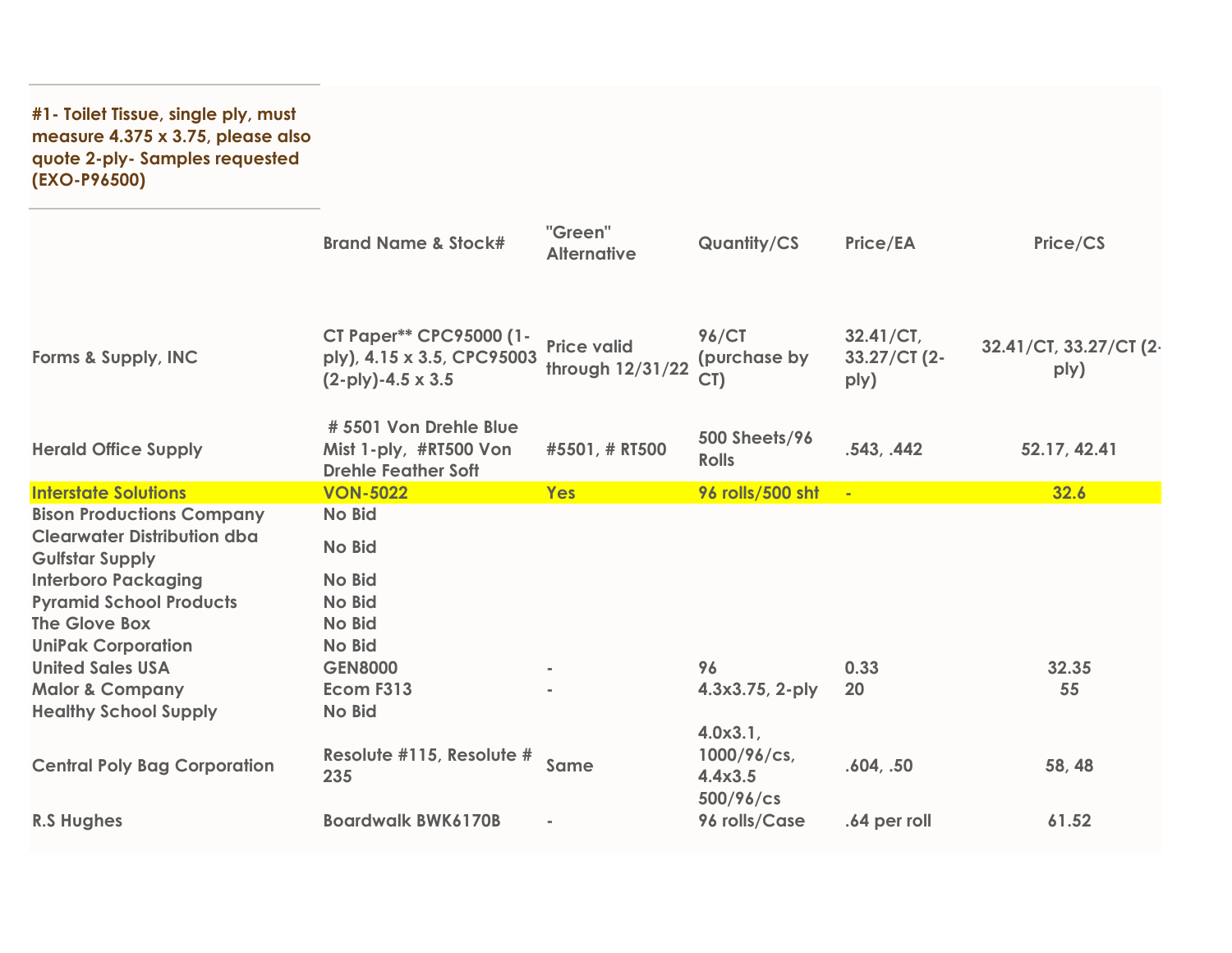### **#2- Roll Paper Towels, Perforated 2 ply, (Baywest 410)**

|                                                              | <b>Brand Name &amp; Stock#</b> | "Green"<br><b>Alternative</b>                   | <b>Quantity/CS</b>           | Price/EA     | Price/CS    |
|--------------------------------------------------------------|--------------------------------|-------------------------------------------------|------------------------------|--------------|-------------|
| Forms & Supply, INC                                          | CT Paper, CPC60006             | <b>Price valid</b><br>through $12/31/22$ by CT) | 30/CT (purchase              | 18.75/CT     | 18.75/CT    |
| <b>Herald Office Supply</b>                                  | Von Drehle Preserve #<br>4100  | <b>Von Drehle</b><br>Preserve #4100             | 85 Sheets/30<br><b>Rolls</b> | 0.812        | 24.34       |
| <b>Interstate Solutions</b>                                  | SCA-HB1900A                    | <b>Yes</b>                                      | 30ctx84sheets                | $\mathbf{u}$ | <b>18.4</b> |
| <b>Bison Productions Company</b>                             | <b>No Bid</b>                  |                                                 |                              |              |             |
| <b>Clearwater Distribution dba</b><br><b>Gulfstar Supply</b> | <b>No Bid</b>                  |                                                 |                              |              |             |
| <b>Interboro Packaging</b>                                   | <b>No Bid</b>                  |                                                 |                              |              |             |
| <b>Pyramid School Products</b>                               | <b>No Bid</b>                  |                                                 |                              |              |             |
| The Glove Box                                                | <b>No Bid</b>                  |                                                 |                              |              |             |
| <b>UniPak Corporation</b>                                    | <b>No Bid</b>                  |                                                 |                              |              |             |
| <b>United Sales USA</b>                                      | <b>Gen1797</b>                 | $\sim$                                          | 30                           | 0.76         | 23          |
| <b>Malor &amp; Company</b><br><b>Healthy School Supply</b>   | Ecom F452<br><b>No Bid</b>     |                                                 | 2-ply                        | 20           | 50          |
| <b>Central Poly Bag Corporation</b>                          | <b>Marcal #06350</b>           | Same                                            | $85/30$ /cs                  | 0.83         | 25          |
| <b>R.S Hughes</b>                                            | <b>Boardwalk BWK6272</b>       |                                                 | 30 rolls                     | .82 per roll | 24.81       |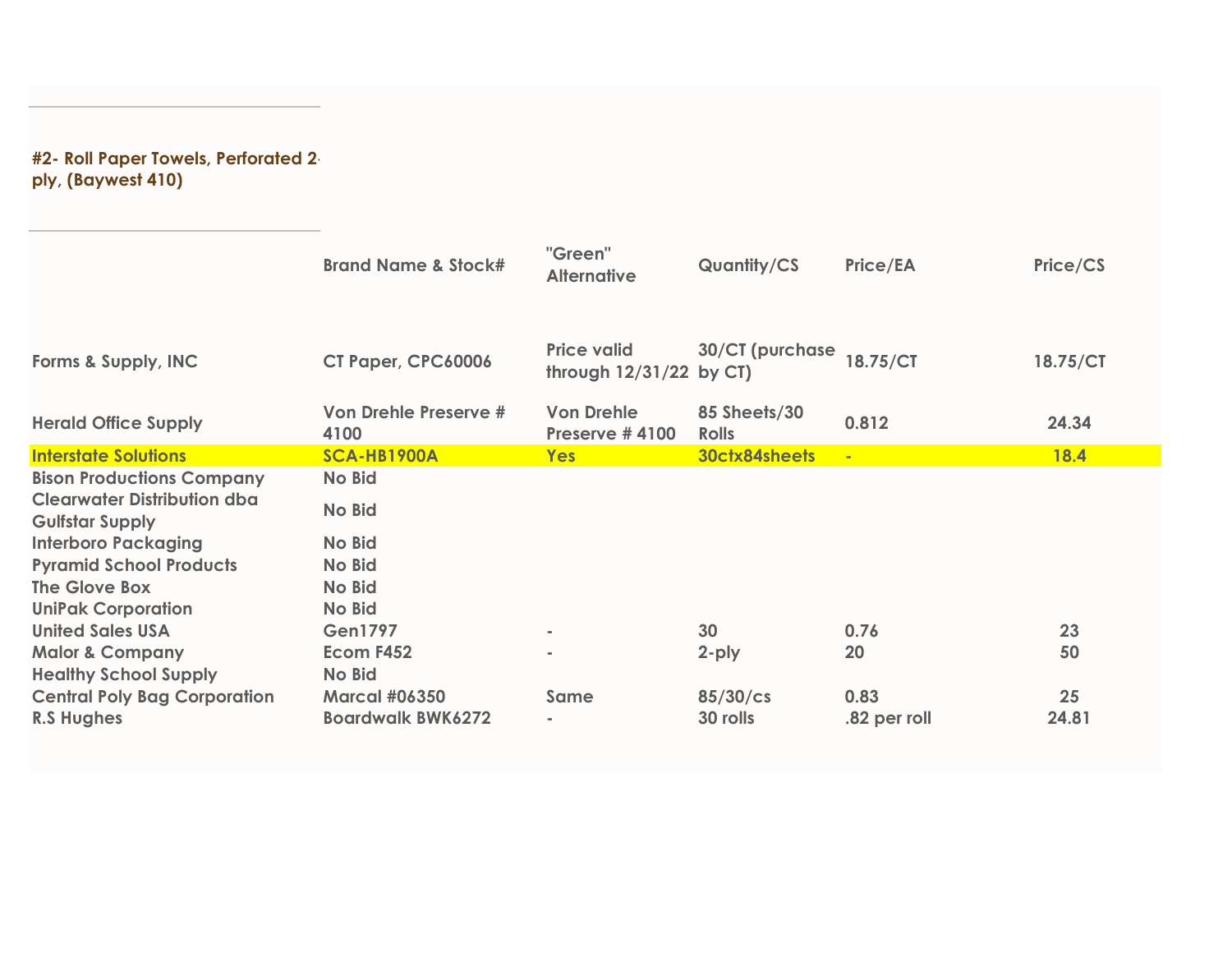### **#3- Multifold Paper Towels, Unbleached (SCA-MK530E)**

|                                                              | <b>Brand Name &amp; Stock#</b>       | "Green"<br><b>Alternative</b>               | Quantity/CS                     | <b>Price/EA</b> | Price/CS |
|--------------------------------------------------------------|--------------------------------------|---------------------------------------------|---------------------------------|-----------------|----------|
| Forms & Supply, INC                                          | <b>CT Paper CPC54002</b>             | <b>Price valid</b><br>through<br>12/31/2021 | 4000/CT (<br>purchase by CT)    | 15.83/CT        | 15.83/CT |
| <b>Herald Office Supply</b>                                  | <b>Von Drehle Baseline</b><br>#B925N | <b>Von Drehle</b><br><b>Baseline #B925N</b> | 250 Sheets PK,<br>4000 per case | 1.129           | 18.07    |
| <b>Interstate Solutions</b>                                  | <b>TUG-529N</b>                      | <b>Yes</b>                                  | 16x250CT                        | ×.              | 14.65    |
| <b>Bison Productions Company</b>                             | No Bid                               |                                             |                                 |                 |          |
| <b>Clearwater Distribution dba</b><br><b>Gulfstar Supply</b> | No Bid                               |                                             |                                 |                 |          |
| <b>Interboro Packaging</b>                                   | <b>No Bid</b>                        |                                             |                                 |                 |          |
| <b>Pyramid School Products</b>                               | No Bid                               |                                             |                                 |                 |          |
| The Glove Box                                                | <b>No Bid</b>                        |                                             |                                 |                 |          |
| <b>UniPak Corporation</b>                                    | <b>No Bid</b>                        |                                             |                                 |                 |          |
| <b>United Sales USA</b>                                      | <b>Gen1520</b>                       |                                             | 12                              | 1.58            | 19.5     |
| <b>Malor &amp; Company</b>                                   | <b>No Bid</b>                        |                                             |                                 |                 |          |
| <b>Healthy School Supply</b>                                 | <b>No Bid</b>                        |                                             |                                 |                 |          |
| <b>Central Poly Bag Corporation</b>                          | <b>Marcal #P200N</b>                 | Same                                        | 4000                            | 0.006           | 23       |
| <b>R.S Hughes</b>                                            | <b>GEN Gen 1508</b>                  |                                             | 250/pk, 16<br>pk/carton         | 1.06            | 17.04    |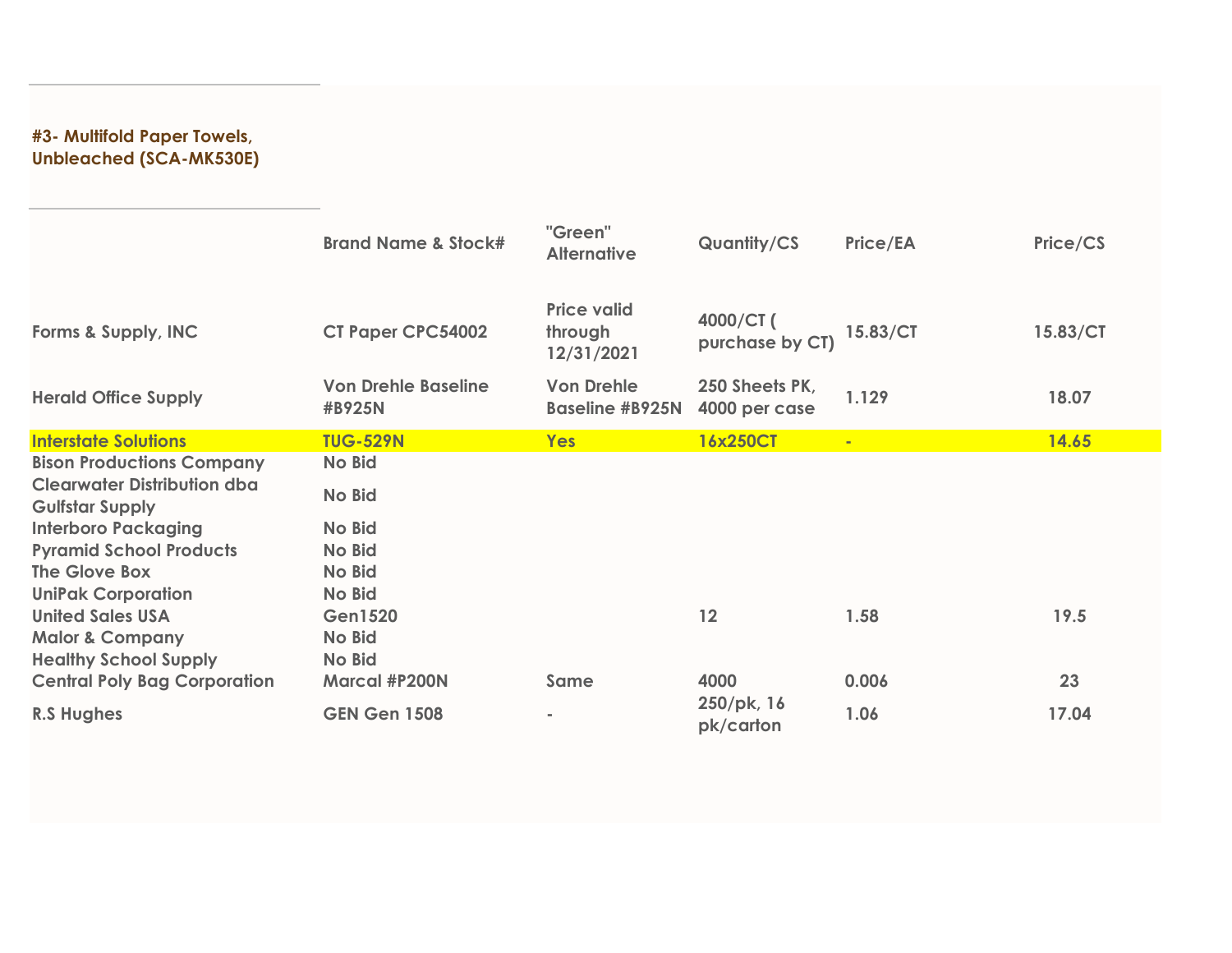### **#4- Natural Roll Hand Towel (Tork 290088)**

|                                                              | <b>Brand Name &amp; Stock#</b> | "Green"<br><b>Alternative</b> | <b>Quantity/CS</b>             | Price/EA | Price/CS |
|--------------------------------------------------------------|--------------------------------|-------------------------------|--------------------------------|----------|----------|
| Forms & Supply, INC                                          | No Bid                         |                               |                                |          |          |
| <b>Herald Office Supply</b>                                  | Von Drehle # B80N              | Von Drehle #<br><b>B80N</b>   | 800 ft, 6 rolls                | 3.253    | 19.52    |
| <b>Interstate Solutions</b>                                  | <b>SCA-290088</b>              | <b>Yes</b>                    | 6x700'                         | u,       | 32.7     |
| <b>Bison Productions Company</b>                             | <b>No Bid</b>                  |                               |                                |          |          |
| <b>Clearwater Distribution dba</b><br><b>Gulfstar Supply</b> | <b>No Bid</b>                  |                               |                                |          |          |
| <b>Interboro Packaging</b>                                   | <b>No Bid</b>                  |                               |                                |          |          |
| <b>Pyramid School Products</b>                               | <b>No Bid</b>                  |                               |                                |          |          |
| The Glove Box                                                | <b>No Bid</b>                  |                               |                                |          |          |
| <b>UniPak Corporation</b>                                    | <b>No Bid</b>                  |                               |                                |          |          |
| <b>United Sales USA</b>                                      | <b>CSDH235</b>                 |                               | 12                             | 1.64     | 19.75    |
| <b>Malor &amp; Company</b>                                   | <b>No Bid</b>                  |                               |                                |          |          |
| <b>Healthy School Supply</b>                                 | <b>No Bid</b>                  |                               |                                |          |          |
| <b>Central Poly Bag Corporation</b>                          | <b>No Bid</b>                  |                               |                                |          |          |
| <b>R.S Hughes</b>                                            | <b>Boardwalk BWK6256</b>       | ×                             | 800 ft /roll, 6<br>roll/carton | 3.77     | 22.67    |

**#5- Styrofoam Cups, 8 oz**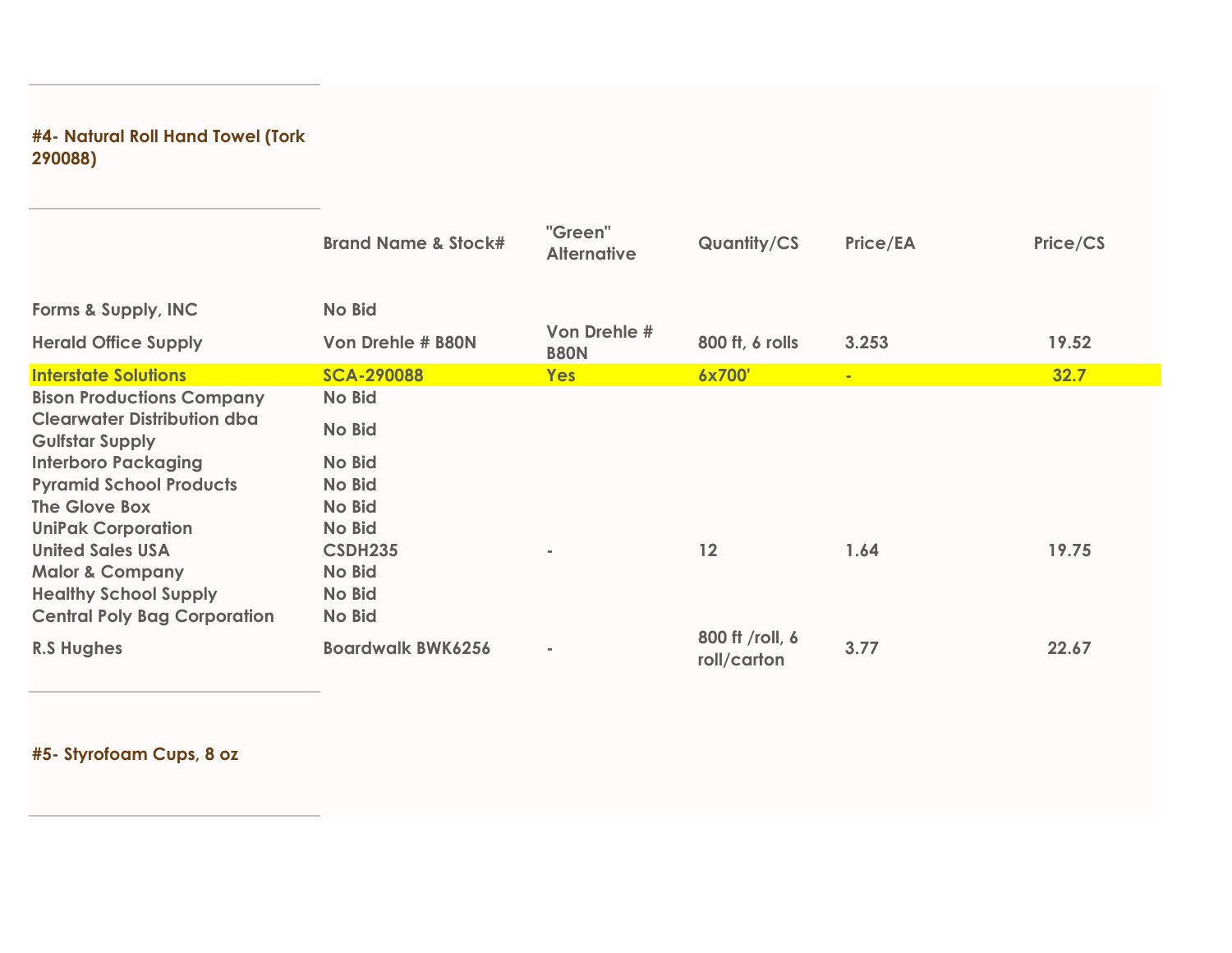|                                                                                                                                                                                                                                                                                                                                                                                                    | <b>Brand Name &amp; Stock#</b>                                                                                                                                                 | "Green"<br><b>Alternative</b>       | Quantity/CS                 | Price/EA          | Price/CS   |
|----------------------------------------------------------------------------------------------------------------------------------------------------------------------------------------------------------------------------------------------------------------------------------------------------------------------------------------------------------------------------------------------------|--------------------------------------------------------------------------------------------------------------------------------------------------------------------------------|-------------------------------------|-----------------------------|-------------------|------------|
| Forms & Supply, INC                                                                                                                                                                                                                                                                                                                                                                                | Genuine Joe GJO58550                                                                                                                                                           | <b>Pricing valid for</b><br>30 days | 1000/CT<br>(purchase by CT  | 26.35/CT          | 26.35/CT   |
| <b>Herald Office Supply</b>                                                                                                                                                                                                                                                                                                                                                                        | Genuine Joe, 8 oz, #<br>58550                                                                                                                                                  |                                     | 50 per tube, 20<br>tubes    | 0.96              | 19.2       |
| <b>Interstate Solutions</b><br><b>Bison Productions Company</b><br><b>Clearwater Distribution dba</b><br><b>Gulfstar Supply</b><br><b>Interboro Packaging</b><br><b>Pyramid School Products</b><br>The Glove Box<br><b>UniPak Corporation</b><br><b>United Sales USA</b><br><b>Malor &amp; Company</b><br><b>Healthy School Supply</b><br><b>Central Poly Bag Corporation</b><br><b>R.S Hughes</b> | <b>DART-8J8</b><br><b>No Bid</b><br><b>No Bid</b><br><b>No Bid</b><br><b>No Bid</b><br><b>No Bid</b><br><b>No Bid</b><br>No Bid<br>No Bid<br>No Bid<br>No Bid<br>Dart DCC8j8BG | $\blacksquare$                      | <b>1000CT</b><br>25 cups/pk | $\bar{a}$<br>0.04 | 33<br>1.08 |
| #6- Mop Head, 16 oz, Rayon 4-ply<br>-Sample Requested                                                                                                                                                                                                                                                                                                                                              |                                                                                                                                                                                |                                     |                             |                   |            |
|                                                                                                                                                                                                                                                                                                                                                                                                    | <b>Brand Name &amp; Stock#</b>                                                                                                                                                 | "Green"<br><b>Alternative</b>       | Quantity/CS                 | Price/EA          | Price/CS   |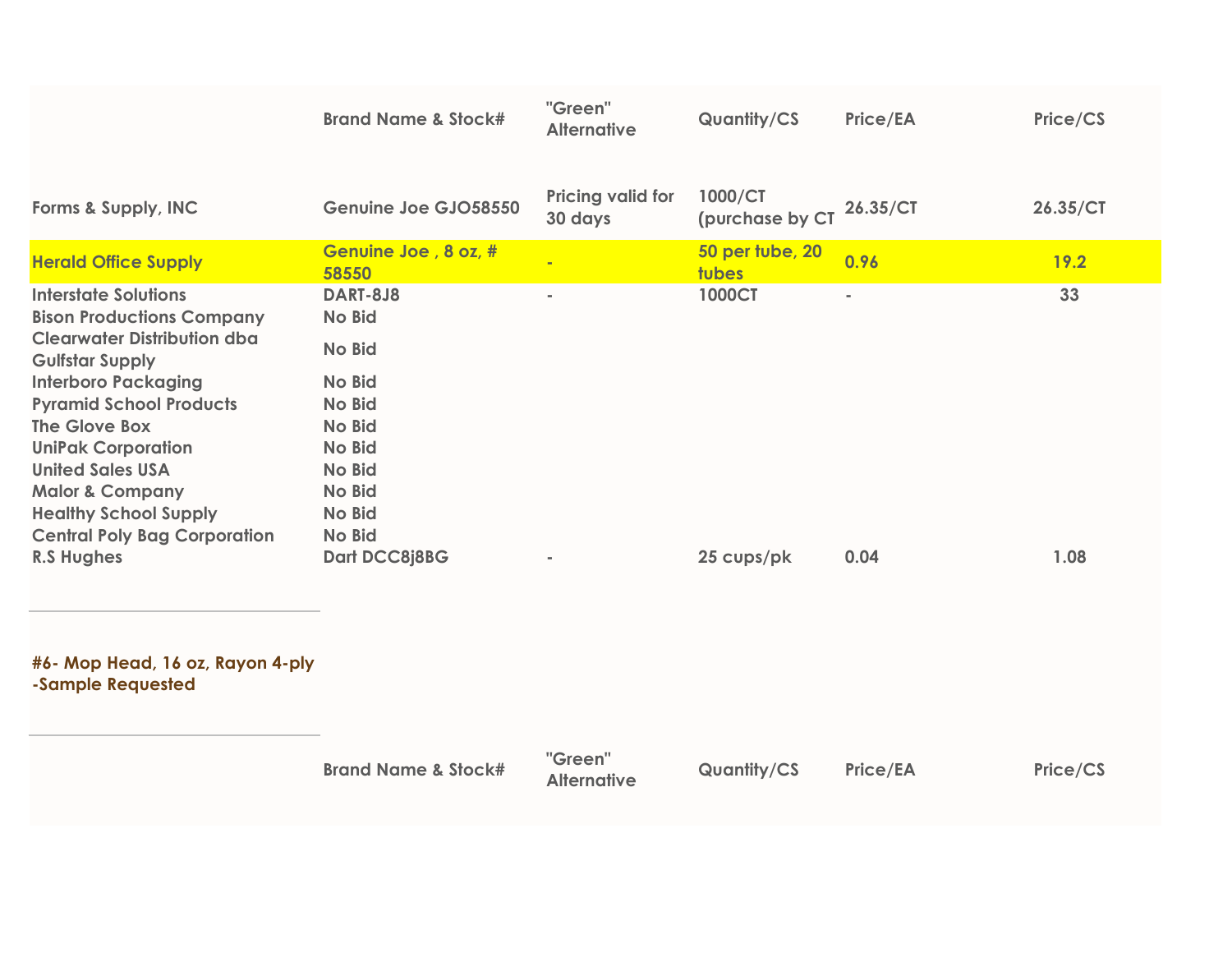| Forms & Supply, INC                                          | <b>Janico GJOA16Ray</b>     | <b>Price valid until</b><br>3/31/22 | EA                  | $4.02$ /EA | $4.02$ /EA |
|--------------------------------------------------------------|-----------------------------|-------------------------------------|---------------------|------------|------------|
| <b>Herald Office Supply</b>                                  | Genuine Joe, #<br>GJON16RAY | $\equiv$                            | <b>Each 12 Case</b> | 4.28       | 51.36      |
| <b>Interstate Solutions</b>                                  | <b>MP-16R</b>               | $\blacksquare$                      | 12/Case             | 2.75       | 33         |
| <b>Bison Productions Company</b>                             | <b>No Bid</b>               |                                     |                     |            |            |
| <b>Clearwater Distribution dba</b><br><b>Gulfstar Supply</b> | <b>No Bid</b>               |                                     |                     |            |            |
| <b>Interboro Packaging</b>                                   | No Bid                      |                                     |                     |            |            |
| <b>Pyramid School Products</b>                               | <b>ABCO #RM33016</b>        | N/A                                 | $12$ Ea/cs          | 4.29 ea    | 51.48      |
| The Glove Box                                                | No Bid                      |                                     |                     |            |            |
| <b>UniPak Corporation</b>                                    | <b>No Bid</b>               |                                     |                     |            |            |
| <b>United Sales USA</b>                                      | <b>No Bid</b>               |                                     |                     |            |            |
| <b>Malor &amp; Company</b>                                   | <b>No Bid</b>               |                                     |                     |            |            |
| <b>Healthy School Supply</b>                                 | <b>No Bid</b>               |                                     |                     |            |            |
| <b>Central Poly Bag Corporation</b>                          | <b>No Bid</b>               |                                     |                     |            |            |
| <b>R.S Hughes</b>                                            | <b>Boardwalk BWK216RCT</b>  | $\blacksquare$                      | 12/carton           | 5.06       | 60.82      |

#### **#7- Mop Head, 24 oz, Rayon, 4 ply -Samples Requested**

|                                  | <b>Brand Name &amp; Stock#</b>    | "Green"<br><b>Alternative</b>       | <b>Quantity/CS</b>                            | Price/EA | Price/CS |
|----------------------------------|-----------------------------------|-------------------------------------|-----------------------------------------------|----------|----------|
| Forms & Supply, INC              | Janico, JAN3763                   | <b>Price valid until</b><br>3/31/22 | EA (Must order in 5.91/EA<br>multiples of 12) |          | 70.92/DZ |
| <b>Herald Office Supply</b>      | Genuine Joe #<br><b>GJON24RAY</b> | $\overline{\phantom{a}}$            | Each 12 Case                                  | 5.28     | 63.36    |
| <b>Interstate Solutions</b>      | <b>MP-24R</b>                     | $\blacksquare$                      | 12/Case                                       | 4        | 48       |
| <b>Bison Productions Company</b> | <b>No Bid</b>                     |                                     |                                               |          |          |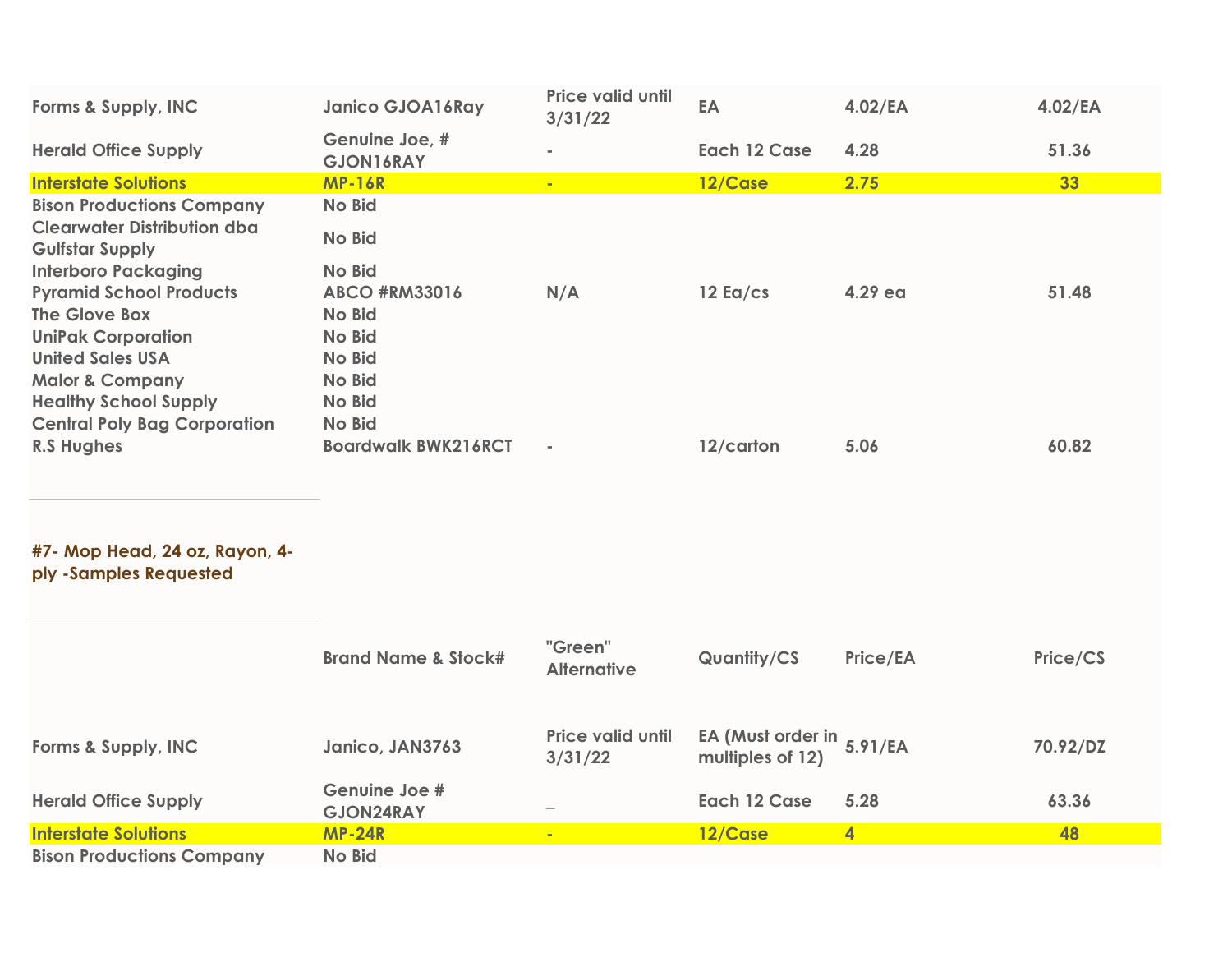| <b>Clearwater Distribution dba</b>  | <b>No Bid</b>              |            |           |         |       |
|-------------------------------------|----------------------------|------------|-----------|---------|-------|
| <b>Gulfstar Supply</b>              |                            |            |           |         |       |
| <b>Interboro Packaging</b>          | <b>No Bid</b>              |            |           |         |       |
| <b>Pyramid School Products</b>      | <b>ABCO #RM33024</b>       | N/A        | 12EA/cs   | 5.39 ea | 64.68 |
| The Glove Box                       | No Bid                     |            |           |         |       |
| <b>UniPak Corporation</b>           | No Bid                     |            |           |         |       |
| <b>United Sales USA</b>             | No Bid                     |            |           |         |       |
| <b>Malor &amp; Company</b>          | No Bid                     |            |           |         |       |
| <b>Healthy School Supply</b>        | No Bid                     |            |           |         |       |
| <b>Central Poly Bag Corporation</b> | <b>No Bid</b>              |            |           |         |       |
| <b>R.S Hughes</b>                   | <b>Boardwalk BWK224RCT</b> | <b>COL</b> | 12/carton | 7.09    | 85.09 |

#### **#8- Mop Head, 32 oz, Rayon, 4 ply -Samples Requested**

|                                                                              | <b>Brand Name &amp; Stock#</b>                  | "Green"<br><b>Alternative</b>       | <b>Quantity/CS</b>                            | <b>Price/EA</b> | Price/CS |
|------------------------------------------------------------------------------|-------------------------------------------------|-------------------------------------|-----------------------------------------------|-----------------|----------|
| Forms & Supply, INC                                                          | Janico Jan3764                                  | <b>Price valid until</b><br>3/31/22 | EA (Must order in 7.94/EA<br>multiples of 12) |                 | 95.28/DZ |
| <b>Herald Office Supply</b>                                                  | <b>Rubbermaid #</b><br><b>FGV41900WH00</b>      |                                     | Each 12 Case                                  | 5.8             | 69.6     |
| <b>Interstate Solutions</b>                                                  | <b>MP-32R</b>                                   | $\blacksquare$                      | 12/Case                                       | 4.69            | 56.28    |
| <b>Bison Productions Company</b>                                             | <b>No Bid</b>                                   |                                     |                                               |                 |          |
| <b>Clearwater Distribution dba</b><br><b>Gulfstar Supply</b>                 | <b>No Bid</b>                                   |                                     |                                               |                 |          |
| <b>Interboro Packaging</b>                                                   | <b>No Bid</b>                                   |                                     |                                               |                 |          |
| <b>Pyramid School Products</b><br>The Glove Box<br><b>UniPak Corporation</b> | <b>ABCO #RM33032</b><br><b>No Bid</b><br>No Bid | N/A                                 | 12EA/cs                                       | 7.29 ea         | 87.48    |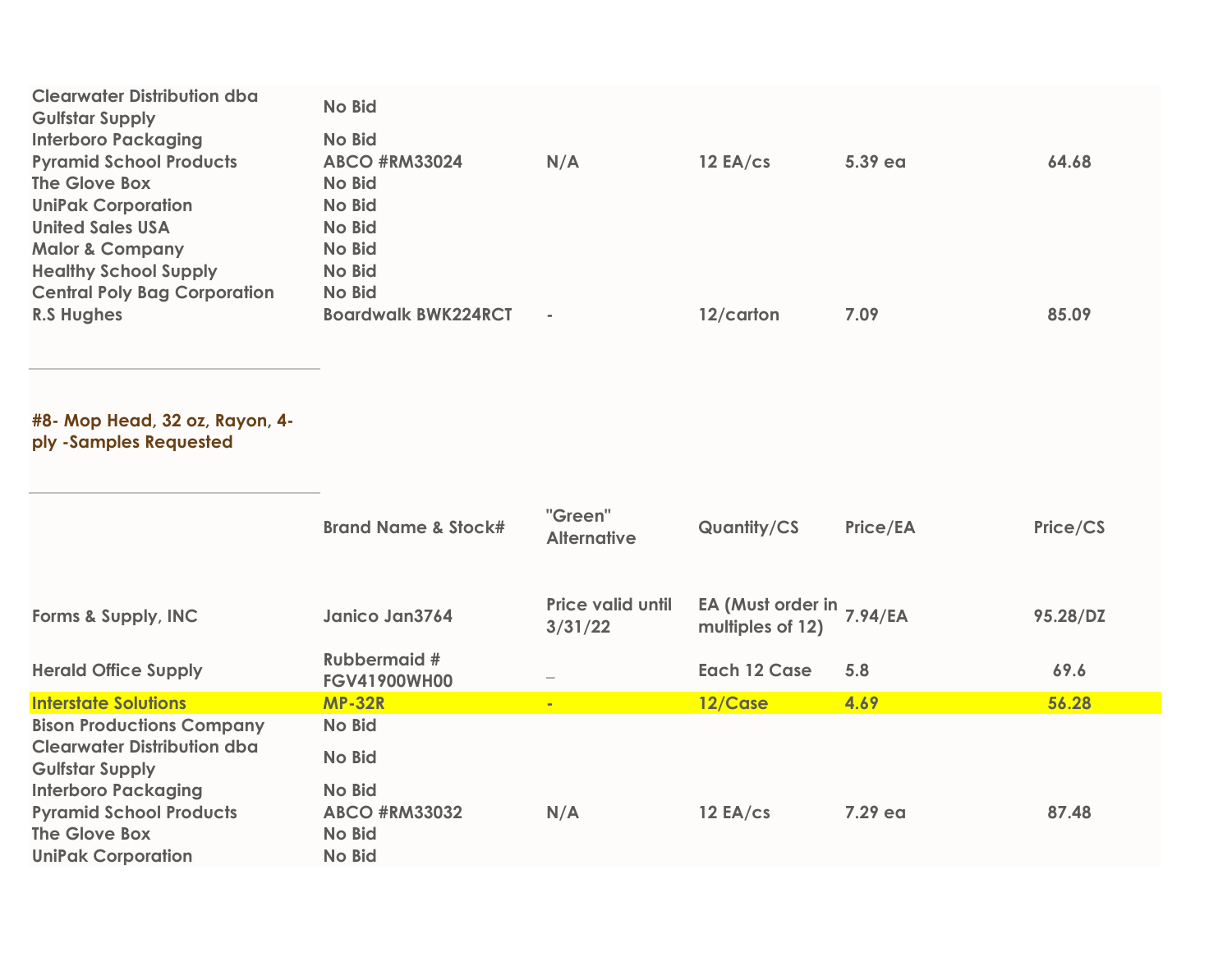| <b>United Sales USA</b><br><b>Malor &amp; Company</b><br><b>Healthy School Supply</b><br><b>Central Poly Bag Corporation</b><br><b>R.S Hughes</b> | <b>No Bid</b><br><b>No Bid</b><br>No Bid<br><b>No Bid</b><br><b>Boardwalk BWK232R</b> |                                     | 12/carton                    | 9.09         | 109      |
|---------------------------------------------------------------------------------------------------------------------------------------------------|---------------------------------------------------------------------------------------|-------------------------------------|------------------------------|--------------|----------|
| #9- Gloves- Vinyl Exam, Powder<br><b>Free, Various Sizes - Samples</b><br><b>Requested</b>                                                        |                                                                                       |                                     |                              |              |          |
|                                                                                                                                                   | <b>Brand Name &amp; Stock#</b>                                                        | "Green"<br><b>Alternative</b>       | Quantity/CS                  | Price/EA     | Price/CS |
| Forms & Supply, INC                                                                                                                               | Hospeco (HOSGLV104FS,<br>HOSGLV104FM,<br>HOSGLV104FL,<br>HOSGLV104FXL)                | <b>Pricing valid for</b><br>30 days | 100/BX                       | 4.88/BX      | 4.88/BX  |
| <b>Herald Office Supply</b>                                                                                                                       | <b>AmerCare 500 Series</b>                                                            |                                     | 100 box/10<br>boxes per case | 9.333        | 93.33    |
| <b>Interstate Solutions</b>                                                                                                                       | <b>HOSPECO GLOVES, 103</b><br><b>Series</b>                                           | ÷                                   | 10 boxes x 100               | 3.5          | 35       |
| <b>Bison Productions Company</b><br><b>Clearwater Distribution dba</b><br><b>Gulfstar Supply</b>                                                  | <b>Kleen Chef Disposable</b><br><b>Sempermed Sempercare</b><br><b>EVNP</b>            | $\blacksquare$<br><b>None</b>       | 1000 pcs/case<br>1000        | 5.5<br>0.035 | 55<br>35 |
| <b>Interboro Packaging</b>                                                                                                                        | Safeko-SM, med, Irg, xl-<br>VPFG-E, As per sample #9                                  |                                     | 1000 per case                | 0.039        | 39       |
| <b>Pyramid School Products</b>                                                                                                                    | Hospeco # GLV104F-Size N/A                                                            |                                     | 100/BX, 10 bx/cs 5.79 bx     |              | 57.90 cs |
| <b>The Glove Box</b>                                                                                                                              | <b>MedPride MPR-5090X</b>                                                             |                                     | 100/BX, 10 bx/cs             |              | 39.3     |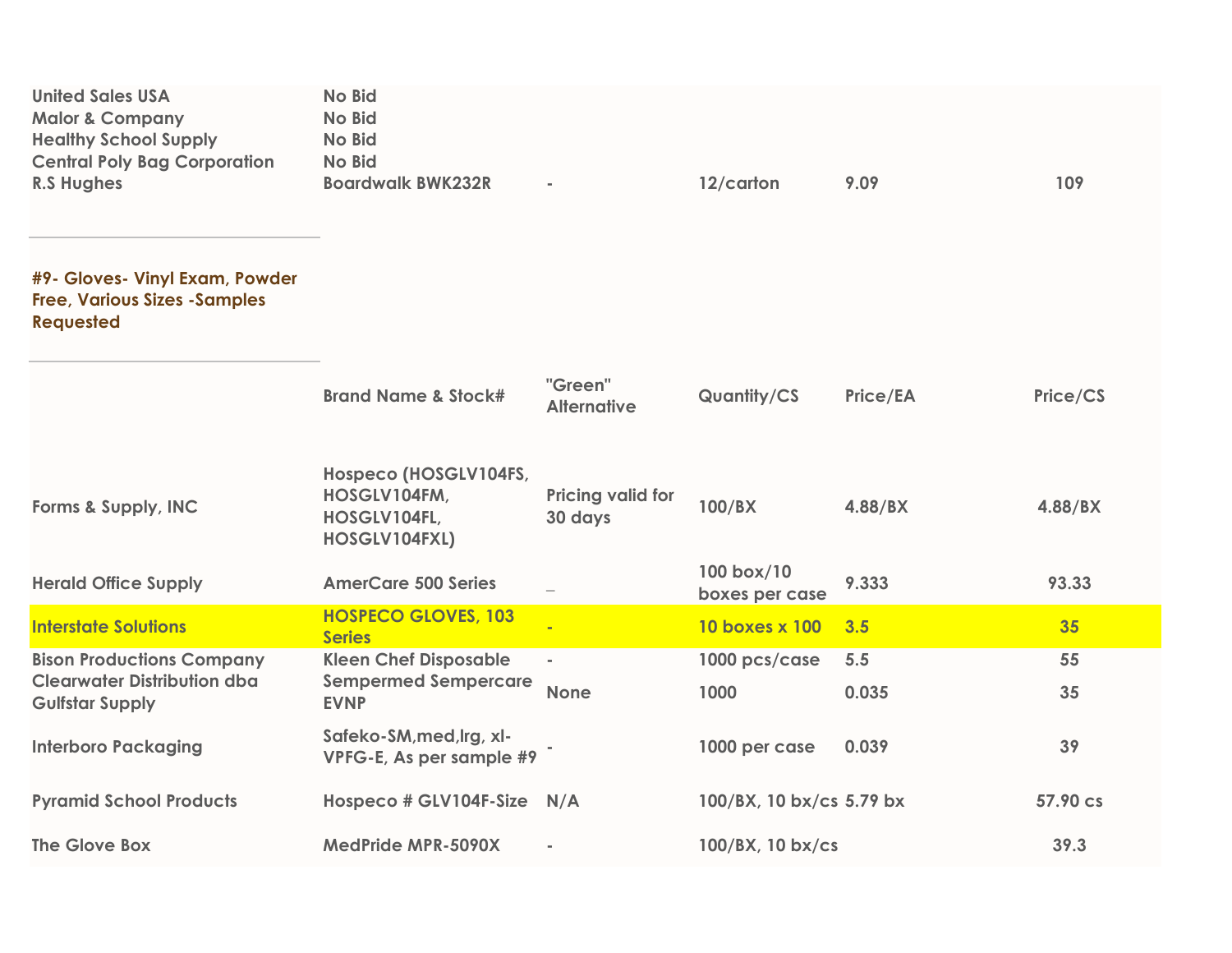| <b>UniPak Corporation</b>           | <b>VPF</b>              | Genene         | 10/100                   | .048 each,<br>48/1000 | 48    |
|-------------------------------------|-------------------------|----------------|--------------------------|-----------------------|-------|
| <b>United Sales USA</b>             | <b>EMARLD040717</b>     | $\sim$         | 100                      | 0.5                   | 50    |
| <b>Malor &amp; Company</b>          | <b>XCYILAO</b>          | <b>COL</b>     | 10 boxes, 1000           | 7.31                  | 73.1  |
| <b>Healthy School Supply</b>        | <b>Innovate Viny</b>    | N/A            | 1000 gloves per<br>case  | 0.0695                | 69.5  |
| <b>Central Poly Bag Corporation</b> | <b>No Bid</b>           |                |                          |                       |       |
| <b>R.S Hughes</b>                   | <b>Adenna GL-V104FL</b> | $\blacksquare$ | 10 pk of 100 per<br>case | 3.416                 | 34.16 |

**#10- Gloves- Nitrile Exam, Powder Free, 6 mil 9" cuff, latex free-Samples Requested- (AMC-6099)**

|                                                              | <b>Brand Name &amp; Stock#</b>                                                       | "Green"<br><b>Alternative</b>       | <b>Quantity/CS</b>           | Price/EA | Price/CS |
|--------------------------------------------------------------|--------------------------------------------------------------------------------------|-------------------------------------|------------------------------|----------|----------|
| Forms & Supply, INC                                          | Hospeco (<br>HOSGLNB107FS,<br>HOSGLNB107FM,<br>HOSGLNB107FL,<br><b>HOSGLNB107FX)</b> | <b>Pricing valid for</b><br>30 days | 100/BX                       | 22.10/BX | 22.10/BX |
| <b>Herald Office Supply</b>                                  | <b>AmerCare 6099 Series</b>                                                          |                                     | 100 box/10<br>boxes per case | 16.667   | 166.67   |
| <b>Interstate Solutions</b>                                  | <b>HOSPECO GLOVES 106</b><br><b>Series</b>                                           | <b>COL</b>                          | 10 boxes x 100               | 12.65    | 126.5    |
| <b>Bison Productions Company</b>                             | <b>Kleen Chef Disposable</b>                                                         | $\blacksquare$                      | 1000 pcs/case                | 7.75     | 77.5     |
| <b>Clearwater Distribution dba</b><br><b>Gulfstar Supply</b> | <b>Sempermed Sempergrard</b><br><b>INIHD</b>                                         | <b>None</b>                         | 1000                         | 0.198    | 198      |
| <b>Interboro Packaging</b>                                   | Safeko-sm, med, lrg, xl-<br>NPFG-E, As per sample                                    | ×.                                  | 1000 per cse                 | 0.118    | 118      |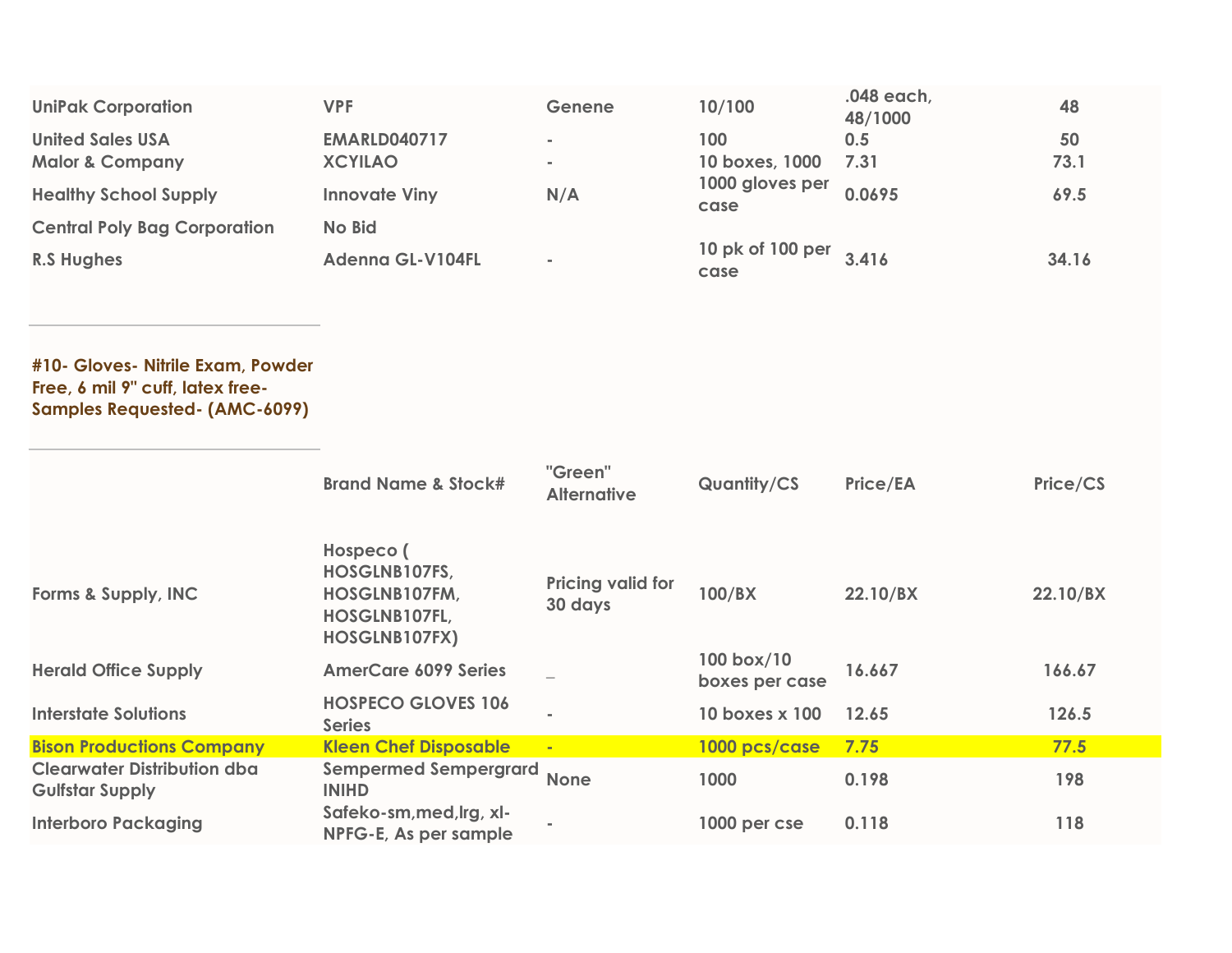| <b>Pyramid School Products</b>      | Hospeco # GLN107F- Size N/A                          |          | 100/Bx, 10 Bx/Cs 15.99 bx           |                  | 159.9         |
|-------------------------------------|------------------------------------------------------|----------|-------------------------------------|------------------|---------------|
| The Glove Box                       | Shamrock 8011X                                       | ×.       | 100/BX, 10<br>Bx/CS, 1000/CS        |                  | 87            |
| <b>UniPak Corporation</b>           | <b>NPF</b>                                           | Genene   | 10/100                              | .125, 125/1000   | 125           |
| <b>United Sales USA</b>             | <b>EMARLD40716</b>                                   | $\equiv$ | 100                                 | 0.9 <sub>2</sub> | 90            |
| <b>Malor &amp; Company</b>          | <b>XCYILAO</b>                                       | ×.       | 10 boxes, 1000                      | 12.21            | 122.1         |
| <b>Healthy School Supply</b>        | <b>Innovate Nitrile</b><br><b>Examination Gloves</b> | N/A      | 1000 gloves per<br>Case             | 0.0924           | 92.4          |
| <b>Central Poly Bag Corporation</b> | <b>No Bid</b>                                        |          |                                     |                  |               |
| <b>R.S Hughes</b>                   | Adenna SHD936, GL-<br><b>N105FL, GL-N145FL</b>       |          | 10 pk of 100 per 13, 12.30,<br>case | $11.10 - (box)$  | 130, 123, 111 |

## **#11- Bleach- Clorox Brand, .96 oz**

|                                                              | <b>Brand Name &amp; Stock#</b>            | "Green"<br><b>Alternative</b>       | <b>Quantity/CS</b>    | <b>Price/EA</b> | Price/CS |
|--------------------------------------------------------------|-------------------------------------------|-------------------------------------|-----------------------|-----------------|----------|
| Forms & Supply, INC                                          | Clorox, CLO30966CT                        | <b>Pricing valid for</b><br>30 days | 3/CT                  | 15.65/CT        | 15.65/CT |
| <b>Herald Office Supply</b>                                  | <b>Clorox Germicidal Bleach</b><br>#30966 |                                     | 121 oz. 3 per<br>Case | 5.94            | 17.82    |
| <b>Interstate Solutions</b>                                  | CLO-30966                                 | $\blacksquare$                      | 3x121 oz              | $\sim$          | 15.52    |
| <b>Bison Productions Company</b>                             | <b>No Bid</b>                             |                                     |                       |                 |          |
| <b>Clearwater Distribution dba</b><br><b>Gulfstar Supply</b> | <b>No Bid</b>                             |                                     |                       |                 |          |
| <b>Interboro Packaging</b>                                   | <b>No Bid</b>                             |                                     |                       |                 |          |
| <b>Pyramid School Products</b>                               | <b>No Bid</b>                             |                                     |                       |                 |          |
| The Glove Box                                                | <b>No Bid</b>                             |                                     |                       |                 |          |
| <b>UniPak Corporation</b>                                    | <b>No Bid</b>                             |                                     |                       |                 |          |